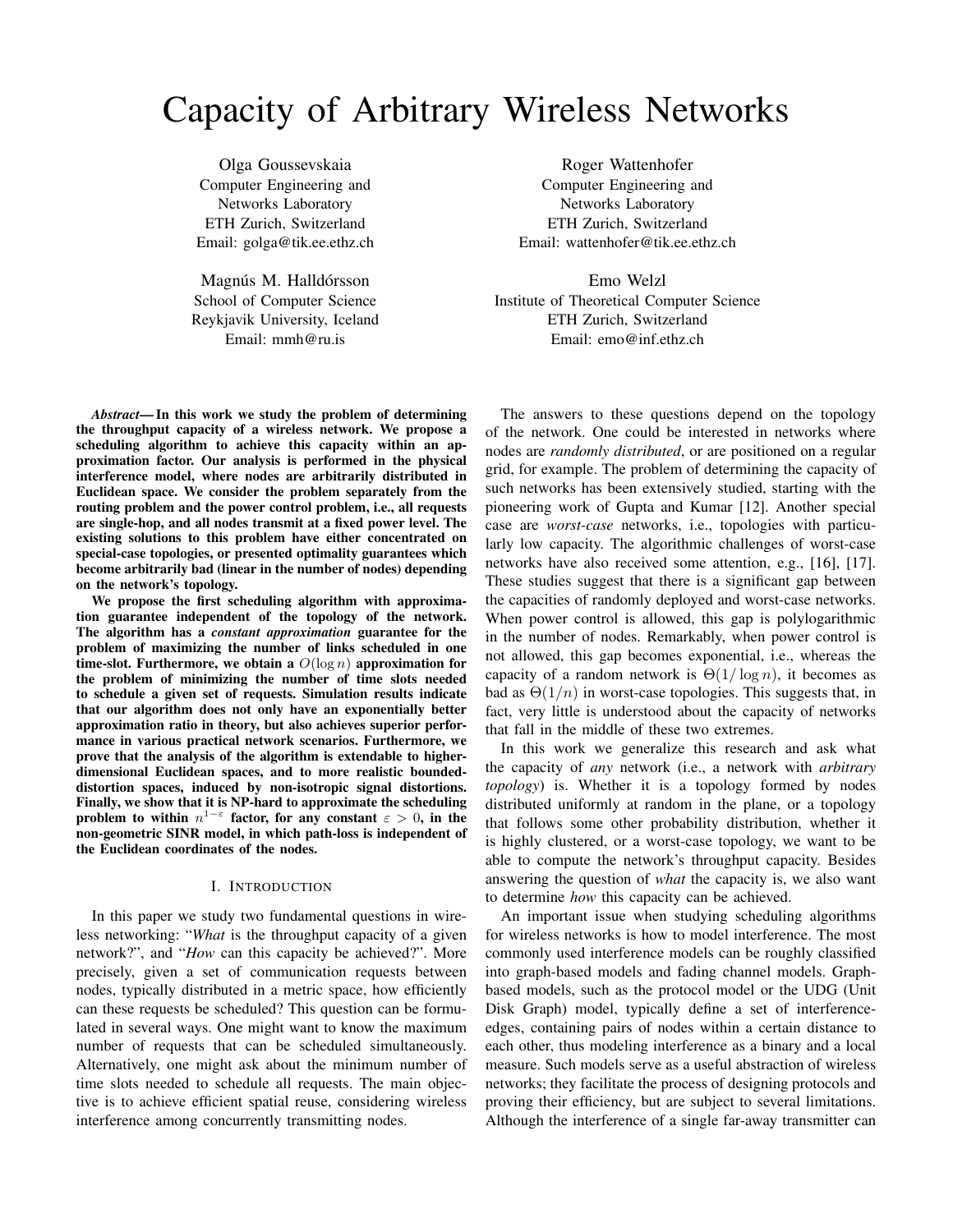be relatively small, the accumulated interference of several such nodes can be sufficiently high to corrupt a transmission. Therefore protocols based on localized interference models that simply ignore interference beyond a certain range are not guaranteed to work in a real scenario.

Fading channel models such as the physical interference model offer a more realistic representation of wireless communication. A signal is received successfully if the SINR—the ratio of the received signal strength to the sum of the interference caused by all other nodes sending simultaneously, plus noise—is above a hardware-defined threshold. This definition of a successful transmission, as opposed to the graph-based definition, accounts also for interference generated by transmitters located far away. Observe that, since the SINR depends on which transmissions are being scheduled concurrently in each time slot, it is not possible to build an interference graph a priori. The notion of an interference edge is not a binary relation anymore, and thus a conflict graph cannot be constructed without knowing the solution beforehand. This makes the analysis of algorithms more challenging than in graphbased models. Many problems such as power assignment and topology control have revealed new perspectives when SINR constraints are considered [1], [17], [18], [19].

The tradeoff between accuracy and efficiency of different interference models has not been rigorously analyzed so far, i.e., it is not clear exactly how big the error is in one or another model. However, it is easy to construct instances that indicate that the relative error might be as big as  $\Theta(n)$ , i.e., linear in the number of nodes. $<sup>1</sup>$ </sup>

In this work we study the capacity/scheduling problem in the physical interference model, where nodes are arbitrarily distributed in Euclidean space. We consider the problem separately from the routing problem and the power control problem, each of which constitute a topic of their own. Therefore, we concentrate our attention on the scheduling problem, where all requests are *single-hop* and all nodes transmit at a fixed power level. $<sup>2</sup>$  This problem was shown to</sup> be NP-complete in [9], and the few algorithms with provable approximation guarantee proposed so far yield arbitrarily bad performance, depending on the topology of the network [2], [4], [9] (see Related Work Section).

Our first result is an algorithm that maximizes the number of concurrently scheduled links in one time-slot. The algorithm has a constant approximation guarantee, regardless of the

 $2$ Our analysis also holds in case nodes transmit at different power levels, provided that either the ratio  $P_{max}/P_{min}$  of maximum and minimum power levels is bounded by a constant, or there are only a constant number of possible power levels.

topology of the network (Section IV). This means that, given a set of links, of arbitrary lengths and arbitrarily distributed in a Euclidean space, it returns a subset of links obeying the SINR constraints, of size at most a constant factor smaller than the optimum solution. To the extent of our knowledge, this is the first scheduling algorithm with approximation guarantee independent of the topology of the network. We further use this (maximization) one-slot scheduling algorithm to derive a minimum-length schedule with  $O(\log n)$  approximation factor (Section IV-C). Furthermore, we present simulation results (Section V), which indicate that our algorithm, besides having an exponentially better approximation ratio in theory, is also practical. It is easy to implement and achieves superior performance in various network scenarios.

We complement our results by looking at the algorithm's performance in metric spaces beyond the two-dimensional Euclidean plane (Section VII). We prove that the analysis is extendable to higher-dimension Euclidean spaces, provided that the path-loss exponent is strictly higher than the number of dimensions. Moreover, we show that our algorithm is also valid in more realistic bounded-distortion spaces, such as spaces induced by non-isotropic signal distortions.

Finally, we present a non-approximability result for the scheduling problem in the non-geometric SINR model (Section VI). More specifically, we show that in the SINR model where path-loss is set arbitrarily (i.e. not determined by the Euclidean coordinates of the nodes), it is NP-hard to approximate the scheduling problem to within  $n^{1-\epsilon}$  factor, for any constant  $\varepsilon > 0$ . The paper starts with an overview of some related work (Section II) and the description of the model used throughout the analysis (Section III).

## II. RELATED WORK

Throughput capacity of randomly deployed wireless networks has been intensely studied from the information theory perspective [8], [12], [14]. Although these results are important, they do not provide algorithmic tools to determine the capacity of concrete wireless networks. In practice, networks with heterogenous topologies may be more common than randomly-deployed networks.

Scheduling algorithms in graph-based models usually employ some sort of matching or coloring, and have been widely studied [13], [15]. Although these algorithms present extensive theoretical analysis, they are constrained to the limitations of a model that ultimately abstracts away the accumulative nature of wireless interference. The inefficiency of graph-based scheduling protocols in the SINR model is well documented and has been shown theoretically and experimentally [11], [18].

There is a large amount of work addressing the problem of joint scheduling and power control in the SINR model. For instance, in [1], [5], [6] optimization models and heuristics for this problem are proposed. In [17], a power-assignment algorithm, which schedules a strongly connected set of links in poly-logarithmic time is presented. In [3], similar techniques are used to solve the combined problem of routing and power

<sup>&</sup>lt;sup>1</sup>Consider, for instance, the UDG model, which states that there is a conflict between any two nodes within distance less than one of each other. Now imagine *n* very short links distributed inside such a unit-radius disk in a gridlike fashion. The sender-receiver distance is chosen small enough such that the SINR constraints are satisfied at every receiver even when all links are scheduled simultaneously. The UDG model in this case is overly pessimistic, allowing only one link to be schedule at a time, as opposed to  $n$  concurrent transmissions in the SINR model. This is an overly simplistic example, and certainly more sophisticated graph models have been proposed to mimic SINR constraints (e.g. [2]), however it serves as a first motivation for the problem.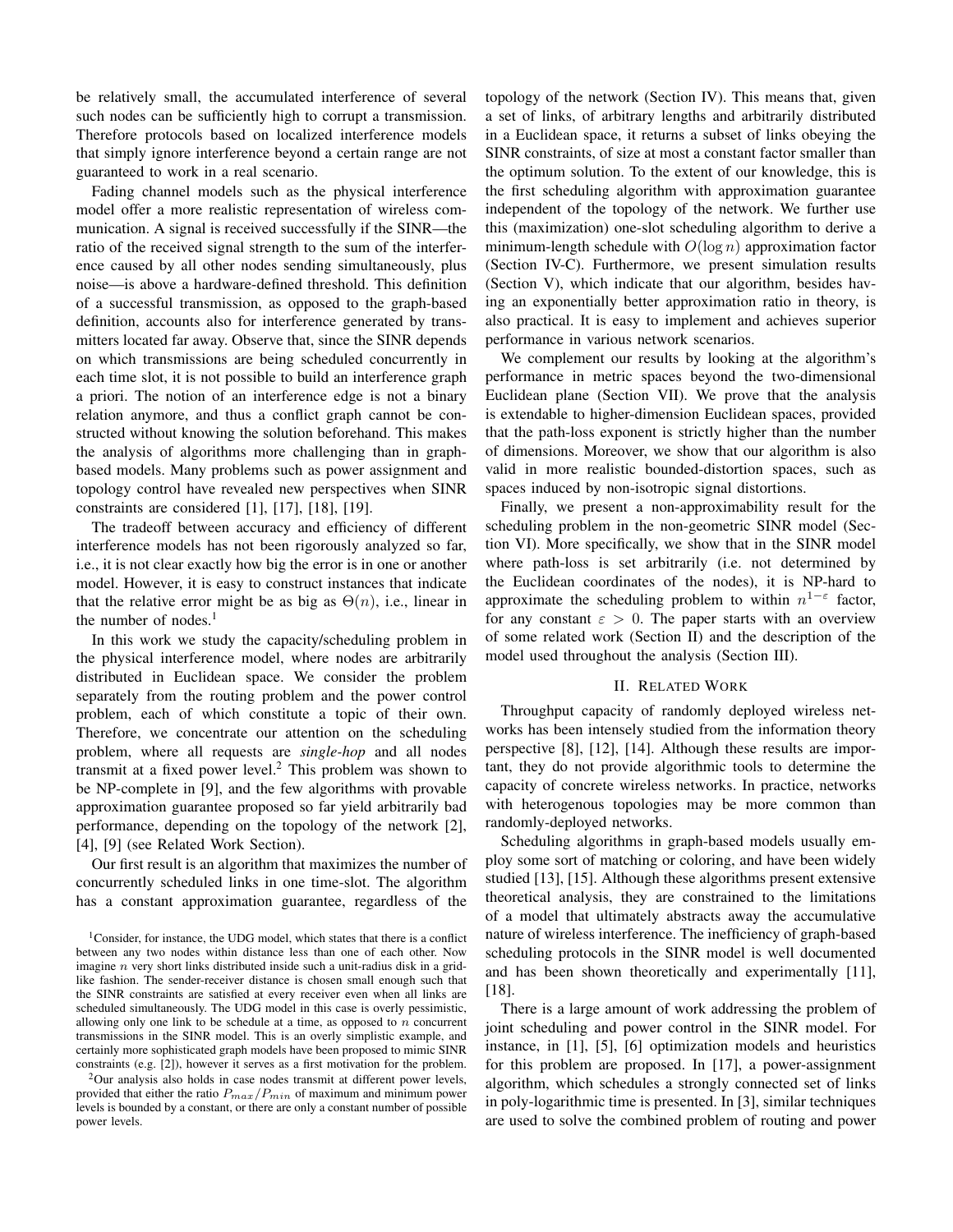control. Topology control with SINR constraints has been addressed in [7], [19].

The scheduling problem without power control in the SINR model, where nodes are arbitrarily distributed in Euclidean space, has been shown to be NP-complete in [9]. A variation of the problem, where analog network coding is allowed, has also been shown to be NP-complete in [10]. As already stated in the introduction, to the extent of our knowledge, the few algorithms for this problem that offer an approximation guarantee have arbitrarily bad performance, depending on the topology of the network. In [2], a greedy scheduling algorithm with approximation ratio of  $O(n^{1-2/(\psi(\alpha)+\epsilon)}(\log n)^{2/(\psi(\alpha)+\epsilon)})$ , where  $\psi(\alpha)$  is a constant that depends on the path-loss exponent  $\alpha$ , is proposed. This result, however, holds only under the assumption that nodes are distributed uniformly at random in a square of unit area. In [9], an algorithm with a factor  $O(q(L))$  approximation guarantee in arbitrary topologies, where  $q(L)$  is the so called *diversity* of the network, is proposed. The diversity depends on the topology of the network and captures the variation in the lengths of the links to be scheduled. The problem is that the diversity of a network can be as large as  $n$ . In [4], an algorithm with approximation guarantee of  $O(\log \Delta)$  was proposed, where  $\Delta$  is the ratio between the maximum and the minimum distances between nodes. This parameter can be arbitrarily large (note that  $q(L) < \log \Delta$ ). In contrast to all the above mentioned approaches, the scheduling algorithm proposed in this work has an approximation ratio of  $O(\log n)$ , independent of the topology of the network.

#### III. MODEL

The scheduling problem can be formulated as follows. Given a set of links  $L = \{l_1, \ldots, l_n\}$ , where each link  $l_v$ represents a communication request from a sender  $s<sub>v</sub>$  to a receiver  $r_v$ , two objectives can be defined: (1) maximize the number of links scheduled concurrently in one time-slot, and (2) schedule all the requests in as few time-slots as possible.

We assume that each link has a unit-traffic demand, and model the case of *non-unit* traffic demand by replicating each link x times, where x is the demand on the link. All nodes are positioned in Euclidean space. The distance between two nodes  $s_v, r_w$  is denoted by  $d_{vw} = d(s_v, r_w)$ . The length of link  $l_v$  is denoted by  $d_{vv}$ .

We adopt the *physical interference* model. In this model, a node  $r_v$  successfully receives a message from a sender  $s_v$  if and only if the following condition holds:

$$
\frac{\frac{P}{d_{vv}^{\alpha}}}{\sum_{l_w \in S_t \setminus \{l_v\}} \frac{P}{d_{uv}^{\alpha}} + N} \ge \beta,
$$
\n(1)

where P is the power level of the transmission,  $\alpha > 2$  is the path-loss exponent,  $\beta > 1$  denotes the minimum SINR required for a message to be successfully received, N is the ambient noise, and  $S_t$  is the set of concurrently scheduled links in slot  $t$ .

In this work we assume that all nodes transmit with the same power level P. Nevertheless, our analysis holds in case nodes transmit with different but fixed power levels, provided that either the ratio  $P_{max}/P_{min}$  between the maximum and the minimum power levels is bounded by a constant, or there are only a constant number of possible power levels.

We use the notation  $P_{vv} = P/d_{vv}^{\alpha}$  to denote the power received by receiver  $r_v$  from its intended sender  $s_v$ , and  $I_{vw} =$  $P/d_{vw}^{\alpha}$  to denote the interference received by receiver  $r_w$  from a concurrently scheduled sender  $s_v$ .

## IV. SCHEDULING ALGORITHM

In order to solve the minimum-length scheduling problem, we use a "master-slave" approximation strategy, where the "slave" problem is the *one-slot scheduling*. The one-slot scheduling problem is a maximization problem that, given an input set of links L, has the objective to maximize the number of links to be scheduled successfully in a single timeslot. Firstly we show that our one-slot scheduling algorithm has constant approximation guarantee. Thereafter we show that by iteratively computing constant approximations of maximum one-slot schedules, we obtain a factor  $O(\log n)$  for the overall minimum-length scheduling problem.

We start with some definitions. The *relative interference*  $(RI)$  of a link  $l_u$  on link  $l_v$  is the increase caused by  $l_u$  in the inverse of the SINR at  $l_v$ , namely  $RI_u(v) = I_{uv}/P_{vv}$ . The *affectedness* of link  $l_v$ , caused by a set S of links, is the sum of the relative interferences of the links in  $S$  on  $l_v$ , as well as the effect of noise, scaled by  $\beta$ , or

$$
a_S(l_v) = \beta \left( \frac{N}{P_{vv}} + \sum_{l_u \in S} R I_u(v) \right)
$$

$$
= \beta \cdot \frac{\sum_{l_u \in S} I_{uv} + N}{P_{vv}}.
$$
(2)

Observe that a solution  $S$  is valid iff the affectedness (by the other nodes in  $S$ ) of each link in  $S$  is at most 1.

| <b>Algorithm 1</b> One-Slot Scheduling Algorithm                           |
|----------------------------------------------------------------------------|
| 1: <b>input:</b> Set of links $L = \{l_1, \dots, l_n\};$                   |
| 2: <b>output:</b> One-slot schedule $S$ ;                                  |
| 3: Set c according to $(3)$ ;                                              |
| 4: repeat                                                                  |
| 5: Add the <i>shortest</i> link $l_n \in L$ to S;                          |
| 6: Delete $l_u \in L$ , where $d_{uv} = d(s_u, r_v) \leq c \cdot d_{vv}$ ; |
| 7: Delete $l_w \in L$ , where $a_{\mathcal{S}}(l_w) \geq 2/3$ ;            |
| 8: until $L = \emptyset$                                                   |
| 9: return $S$ :                                                            |
|                                                                            |

The one-slot scheduling algorithm (for a description in pseudo-code see Algorithm 1) greedily schedules links in increasing order of length, i.e., "strong" links are scheduled first. After a link  $l_v$  is added to the solution S, its "safety" is guaranteed in two steps. First (line 6 of Algorithm 1), all links  $l_u$  (remaining in L) whose senders are within the radius  $c \cdot d_{vv}$  of the receiver  $r_v$  are removed from L (c is a constant always bigger than 2, and is defined in (3)). Second (line 7 of Algorithm 1), all links  $l_w$ , whose affectedness  $a_S(l_w)$  rose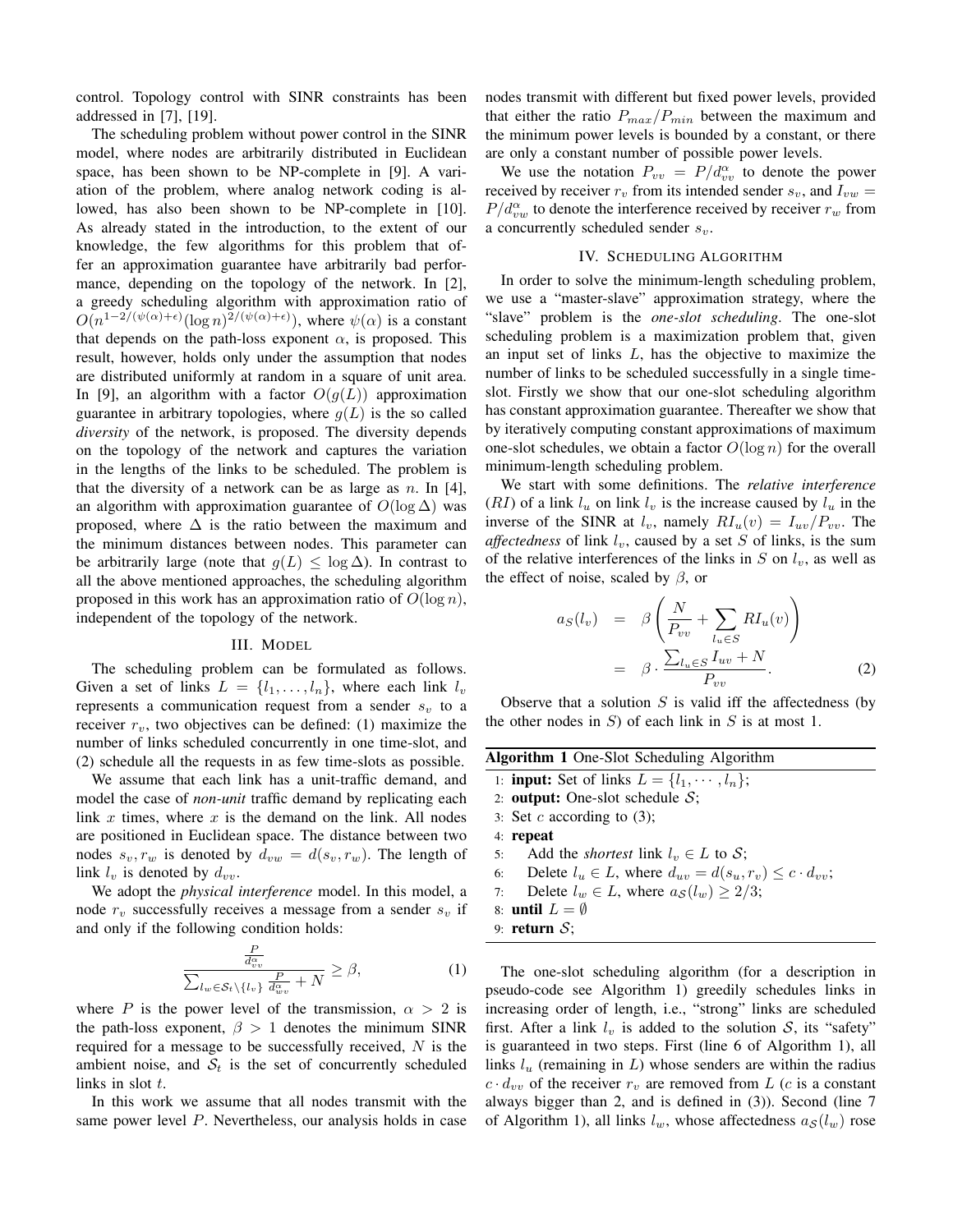to or above a threshold of  $2/3$ , are removed. This process is repeated until all links in  $L$  have been either scheduled or deleted. The strength of this simple algorithm lies in the combination of elimination steps in lines 6 and 7, which ensures that the greedily constructed solution does not lose its feasibility after addition of new links. Next we prove that the obtained schedule is both correct and competitive, i.e., is only a constant factor away from the optimum.

## *A. Correctness of One-Slot Scheduling*

In this section we prove that the solution  $S$  obtained in Algorithm 1 is correct, i.e., all selected links can be scheduled concurrently without collisions.

*Lemma 4.1:* Algorithm 1 produces a valid solution.

*Proof:* Let  $S_v^-$  be the set of links shorter than  $l_v$ , i.e., those added to S before  $l_v$ , and  $S_v^+$  be the set of links longer than  $l_v$ , i.e., those added after  $l_v$ . When a link  $l_v$  is added to the solution, its affectedness is less than 2/3, since it has not been deleted in the previous step. Therefore, the interference caused on  $l_v$  by concurrently scheduled shorter links (plus the ambient noise N) is  $a_{S_v^{-}}(l_v) < 2/3$ . It remains to show that  $S_v^+$  affects  $l_v$  by at most  $1/3$ .

Our first observation is that, by the first elimination criterion of the algorithm, discs  $D_w$  of radius  $c \cdot d_{ww}$  around each receiver  $r_w \in S_v^+$  do not contain any sender  $s_z \neq s_w$ . Using this fact and the triangular inequality, we can lower bound the distance between any two senders  $(s_w, s_z) \in S_v^+$  as  $d(s_w, s_z) \geq d(r_w, s_z) - d_{ww} \geq c \cdot d_{ww} - d_{ww} = d_{ww}(c-1) \geq$  $d_{vv}(c-1)$ . Therefore, discs  $D_w$  of radius  $d_{vv}(c-1)/2$  around senders in  $S_v^+$  do not intersect.

Next, we partition the sender set in  $S_v^+$  into concentric rings  $Ring_k$  of width  $c \cdot d_{vv}$  around the receiver  $r_v$ . Each ring  $Ring_k$ contains all senders  $s_w \in S_v^+$ , for which  $k(c \cdot d_{vv}) \le d_{wv} \le$  $(k+1)(c \cdot d_{vv})$ . We know that the first ring  $Ring_0$  does not contain any sender. Consider all senders  $s_w \in Ring_k$  for some integer  $k > 0$ . All discs of radius  $d_{vv}(c-1)/2$  around each  $s_w$  must be located entirely in an extended ring  $Ring_k$  of area

$$
A(Ring_k) = [(d_{vv}(k+1)c + d_{vv}(c-1)/2)^2 - (d_{vv}kc - d_{vv}(c-1)/2)^2] \pi
$$
  
= 
$$
(2k+1)d_{vv}^2c(2c-1)\pi.
$$

Since discs  $D_w$  of area  $A(D_w) \geq (d_{vv}(c-1)/2)^2 \pi$  around senders in  $S_v^+$  do not intersect, and the minimum distance between  $r_v$  and  $s_w \in Ring_k, k > 0$  is  $k(c \cdot d_{vv})$ , we can use an area argument to bound the number of senders inside each ring. The total interference coming from ring  $Ring_k, k \geq 1$  is then bounded by

$$
I_{Ring_k}(l_v) \leq \sum_{\substack{s_w \in Ring_k \\ \leq \frac{A(Ring_k)}{A(D_w)}}} I_{s_w}(l_v)
$$
  

$$
\leq \frac{A(Ring_k)}{A(D_w)} \cdot \frac{P}{(kcd_{vv})^{\alpha}}
$$
  

$$
\leq \frac{(2k+1)}{k^{\alpha}} \cdot \frac{4P}{(cd_{vv})^{\alpha}} \frac{c(2c-1)}{(c-1)^2}
$$
  

$$
\leq \frac{1}{k^{(\alpha-1)}} \cdot \frac{P}{d_{vv}^{\alpha}} \frac{2^53}{c^{\alpha}}.
$$

where the last inequality holds since  $k \geq 1 \Rightarrow 2k + 1 \leq 3k$ and  $c \geq 2 \Rightarrow c-1 \geq c/2$ . Summing up the interferences over all rings yields

$$
I_{S_v^+}(l_v) < \sum_{k=1}^{\infty} I_{Ring_k}(l_v) \\
&\leq \sum_{k=1}^{\infty} \frac{1}{k^{\alpha-1}} \cdot \frac{P}{d_{vv}^{\alpha}} \frac{2^5 3}{c^{\alpha}} \\
&< \frac{\alpha - 1}{\alpha - 2} \cdot \frac{P}{d_{vv}^{\alpha}} \frac{2^5 3}{c^{\alpha}},
$$

where the last inequality holds since  $\alpha > 2$ . This results in affectedness

$$
a_{S_v^+}(l_v) = \frac{\beta I_{S_v^+}(l_v)}{P_v(v)} < \frac{\alpha - 1}{\alpha - 2} \cdot \frac{2^5 3\beta}{c^{\alpha}} \le 1/3, \text{ where}
$$

$$
c = \max\left(2, \left(2^5 3^2 \beta \frac{\alpha - 1}{\alpha - 2}\right)^{\frac{1}{\alpha}}\right). \tag{3}
$$

We have shown that  $\forall l_v \in S$ ,  $a_S(l_v) \leq 2/3 + 1/3 = 1$ , which means that  $SINR(l_v) \geq \beta$  for every scheduled link. This concludes the proof of the lemma.

## *B. Approximation Ratio of One-Slot Scheduling*

To analyze the performance of Algorithm 1, we compare the solution ALG to an optimal solution, say OPT. In order to compare the two solutions, we will count the number of links eliminated by the algorithm that could have been scheduled in the optimum., i.e., we bound the size of the set  $OPT' =$  $OPT \setminus ALG$ . Partition  $OPT'$  into  $OPT_1$ , consisting of links in  $OPT'$  that are deleted in the first elimination step of the algorithm (line 6), and  $OPT_2$ , with links deleted in the second elimination step (line 7). Overload these terms to refer also to the sizes of these sets.

*Lemma 4.2:* Let X be a feasible solution and let  $l_v$  be a link in X. The number of senders in X within distance  $k \cdot d_{vv}$ ,  $k \geq$ 1 of the receiver  $r_v$  is at most  $k^\alpha$ . Moreover, the number of senders in X within distance  $k \cdot d_{vv}$  of the sender  $s_v$  is at most  $(k+1)^{\alpha}$ .

*Proof:* The relative interference of each sender  $s_u \in$  $X \setminus \{s_v\}$ , where  $d_{uv} \leq k \cdot d_{vv}$ , on  $l_v$  is

$$
RI_u(v) = \frac{I_{uv}}{P_{vv}} = \frac{P/d_{uv}^{\alpha}}{P/d_{vv}^{\alpha}} = \left(\frac{d_{vv}}{d_{uv}}\right)^{\alpha} \ge \frac{1}{k^{\alpha}}.
$$

Since the affectedness of  $l_v$  is at most one, there can be at most  $k^{\alpha}$  such senders. Moreover, since points within distance  $k \cdot d_{vv}$  from  $r_v$  are within distance  $(k+1)d_{vv}$  from  $s_v$ , the number of senders in X within distance  $k \cdot d_{vv}$  of the sender  $s_v$  is at most  $(k+1)^\alpha$ .

*Lemma 4.3:*  $OPT_1 \leq \rho_1 \cdot ALG$ , where  $\rho_1 = (2c+1)^{\alpha}$  and constant  $c$  as defined in (3).

*Proof:* Consider the set  $X_v$  from  $OPT_1$  eliminated in in line 6 of Algorithm 1, in the iteration when link  $l_v$  was added to the solution. Each link  $l_w \in X_v$  is of length at least  $d_{vv}$ and has its sender of distance at most  $c \cdot d_{vv}$  from receiver  $r_v$ . Therefore, all senders in  $X_v$  are within distance  $2c \cdot d_{vv} \leq$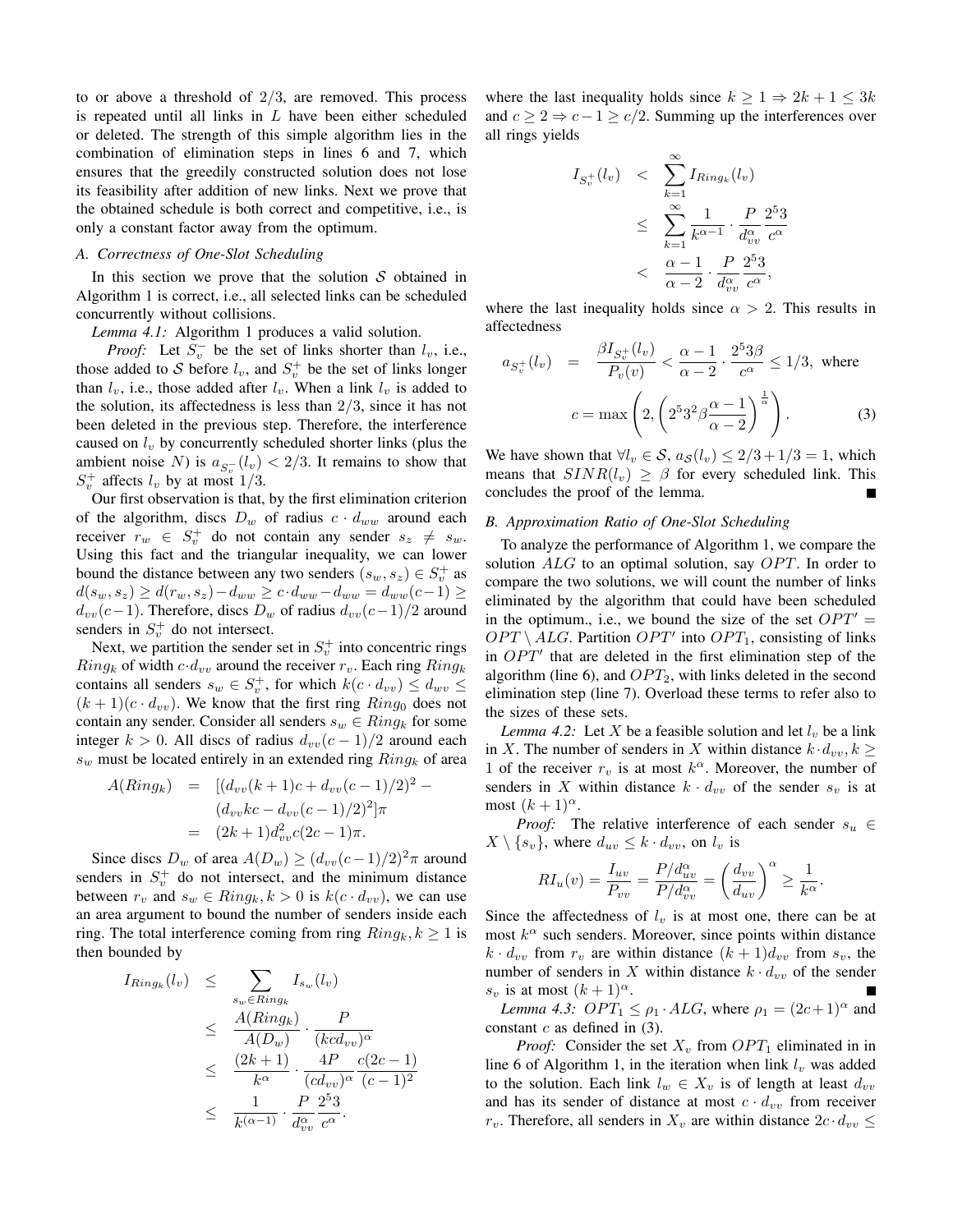

Fig. 1. Constructing a guarding set of size at most 5 for the red point  $r$  $(G_i(r) = \{b_1, \cdots, b_5\}).$ 

 $2c \cdot d_{ww}$  from  $s_w$ . By Lemma 4.2, there can be at most  $(2c+1)^{\alpha}$ senders in  $X_v$ .

For the second part of the proof, i.e., to bound the number of deleted links in the second elimination step (line 7) of Algorithm 1, we will need the following two definitions and a combinatorial lemma, to which we refer as the *blue-dominant centers lemma*.

*Definition 4.1:* Let  $R$  and  $B$  be two disjoint sets of points in a metric space  $(V, d)$ . Let's call them *red* and *blue* points, respectively. For q a positive integer, a point  $b \in \mathcal{B}$  is q-blue*dominant* if every ball  $B_\delta(b)$  around b, comprised by points w such that  $d(w, b) \leq \delta$ , contains  $q \in \mathbb{Z}^+$  times more blue points than red points. Formally,

 $\forall \delta \in \mathrm{R}^+_0 : |B_\delta(b) \cap \mathcal{B}| > q \cdot |B_\delta(b) \cap \mathcal{R}|.$ 

*Definition 4.2:* Let  $R$  and  $B$  be defined as above. Let  $r \in$ R be a red point and  $G \subseteq B$  be a set of blue points. We say that G is *guarding* r if for all  $b \in \mathcal{B} \setminus G$ , we have that  $B_{d(b,r)}(b) \cap G \neq \emptyset.$ 

*Lemma 4.4:* (*Blue-dominant centers lemma in 2D*) Let R and  $\beta$  be two disjoint sets of red and blue points in a 2dimensional Euclidean space, and  $q$  be a positive integer. If  $|\mathcal{B}| > 5q \cdot |\mathcal{R}|$  then there exists at least one q-blue-dominant point in  $\beta$ .

*Proof:* Process the points in  $R$  in an arbitrary order while maintaining a subset  $\mathcal{B}'$  of  $\mathcal B$  as follows (initially,  $\mathcal{B}' = \mathcal{B}$ ). For  $r \in \mathcal{R}$  construct q guarding sets  $G_i(r) \subseteq \mathcal{B}'$ ,  $1 \leq i \leq q$ , (guarding r relative to the current  $\mathcal{B}'$ ) and remove  $G_i(r)$  from  $\mathcal{B}'$  iteratively for every i.

We claim that it is possible to construct a guarding set  $G_i(r)$  of size at most 5. The procedure to construct  $G_i(r)$ is as follows (see Figure 1). Consider a red point  $r$ . Include a closest blue point  $b_1 \in \mathcal{B}'$  in  $G_i(r)$ . Draw 5 sectors originating at r in the following manner. The first sector has  $120^\circ$  and is centered at  $b_1$ , the remaining 4 sectors have  $60^\circ$  each and evenly divide the remaining area around  $r$ . For each of these 4 sectors  $sec_j$ , include the closest blue point  $b_j \in sec_j$  in  $G_i(r)$  (if  $sec_j$  has no blue points from  $\mathcal{B}'$ , skip this sector). Now  $G_i(r)$  has size at most 5 and we claim that it is guarding r. Suppose not. Then there is a point  $b^* \in \mathcal{B}' \setminus G_i(r)$  with  $B_{d(b^*,r)}(r) \cap G_i(r) = \emptyset$ . Suppose  $b^*$  is located in sec<sub>i</sub> and we selected blue point  $b_i$  from  $sec_i$  into  $G_i(r)$ . This means that  $d(b^*, b_i) > d(b^*, r)$ , which implies that the sector angle is larger than 60°. (Note that if  $G_i(r)$  contains no point  $b_i$ 

from sector  $sec<sub>i</sub>$ , then  $b<sup>*</sup>$  would have been picked to guard r in that sector, also establishing a contradiction.)

After going through all points in  $\mathcal{R}$ , the set  $\mathcal{B}'$  is still nonempty by the assumption on the relative sizes of  $R$  and  $B$ . We claim that every point in  $\mathcal{B}'$  is now q-blue-dominant. This holds since (1) all  $G_i(r)$ s are pairwise disjoint and (2) every ball  $B_\delta(b^*), b^* \in \mathcal{B}'$ , that contains a red point r, contains also q blue points, one in each  $G_i(r)$ ,  $1 \leq i \leq q$ . Hence, for every blue node  $b^* \in \mathcal{B}'$ , every ball  $B_\delta(b^*)$  contains q times more blue points than red points ("more", since the center  $b^*$  is also blue).

Using the result of Lemma 4.4, we are now able to bound  $OPT_2$ , the number of links deleted in the second elimination step (line 7) of the algorithm.

*Lemma 4.5:*  $OPT_2 \leq \rho_2 \cdot ALG$ , where  $\rho_2 = 3^{\alpha+1} \cdot 5$ .

*Proof:* Suppose otherwise. Consider the set of senders from  $ALG \cup OPT_2$ . Label those from  $OPT_2$  as blue ( $\beta =$  ${s_b|l_b \in OPT_2}$ ) and those from ALG as red ( $\mathcal{R} = {s_r|l_r \in \mathcal{R}}$  $ALG$ ). By Lemma 4.4, there is a q-blue-dominant point (sender)  $s^*$  in B, where  $q = 3^{\alpha+1}$ . We shall argue that the link  $l^*$  would have been picked by our algorithm, leading to a contradiction.

Consider any red point  $s_r \in \mathcal{R}$ . Let  $G^*(s_r)$  be the set of points (senders) in  $s_r$ 's guarding set that are closer to  $s^*$ than  $s^*$  is to  $s_r$ . They are all within radius  $d(s^*, s_r)$  from s<sup>∗</sup>. By the blue-dominant center property,  $|G^*(s_r)| \geq q$ . By Lemma 4.2, we have that  $d(s^*, s_r) \geq 2d(s^*, r^*)$ . By the triangular inequality, it then follows that  $d(r^*, s_r) \geq$  $d(s^*, s_r) - d(s^*, r^*) \ge (1/2)d(s^*, s_r)$  and for each  $s_b \in$  $G^*(s_r), d(r^*, s_b) \leq d(s^*, s_b) - d(s^*, r^*) \leq (3/2)d(s^*, s_r).$ The relative interference of the red sender  $s_r$  on  $r^*$  is then bounded by

$$
RI_{s_r}(l^*) = \frac{d(s^*, r^*)^{\alpha}}{d(s_r, r^*)^{\alpha}} \leq 2^{\alpha} \cdot \frac{d(s^*, r^*)^{\alpha}}{d(s^*, s_r)^{\alpha}}.
$$

In comparison, the combined relative interference of the blue senders  $s_b \in G^*(s_r)$  on  $r^*$  is at least

$$
\sum_{s_b \in G^*(s_r)} RI_{s_b}(l^*) = \sum_{s_b \in G^*(s_r)} \frac{d(s^*, r^*)^{\alpha}}{d(r^*, s_b)^{\alpha}}
$$
\n
$$
\geq q \left(\frac{2}{3}\right)^{\alpha} \frac{d(s^*, r^*)^{\alpha}}{d(s^*, s_r)^{\alpha}}
$$
\n
$$
\geq \left(\frac{q}{3^{\alpha}}\right) \cdot RI_{s_r}(l^*)
$$
\n
$$
> 2 \cdot RI_{s_r}(l^*).
$$

Since this holds for any  $s_r \in \mathcal{R}$ , the total interference that  $r^*$  receives from blue senders (those in  $OPT_2$ ) is at least twice as high as the interference it would receive from the red senders (those in  $ALG$ ). Since  $l^*$  is in  $OPT$ , it is affected by at most 1 by  $OPT_2$ . So we have

$$
a_{ALG}(l^*) < \frac{1}{2} \cdot a_{OPT_2}(l^*) \le \frac{1}{2}.
$$

Since the affectedness of  $l^*$  is less than 2/3, it would not have been deleted by Algorithm 1, which establishes the contradiction.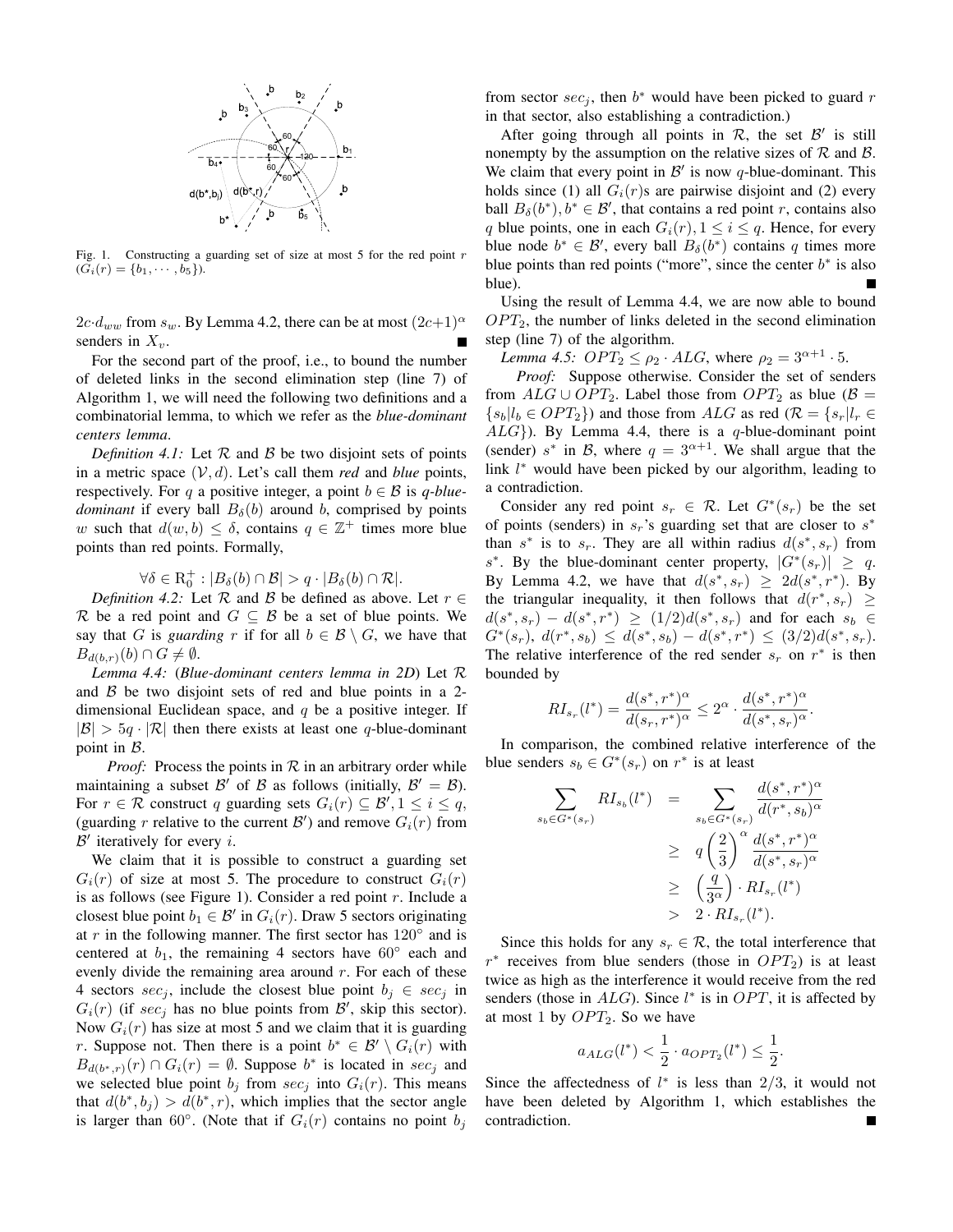*Theorem 4.6:* The approximation ratio of Algorithm 1 is  $O(1)$ .

*Proof:* The result follows by adding the bounds of Lemmas 4.3 and 4.5, which results in  $OPT \leq OPT' +$  $ALG \leq ALG(\rho_1 + \rho_2 + 1).$ 

## *C. Approximation Ratio of Minimum-Length Scheduling*

In this section we apply our (maximization) one-slot scheduling algorithm to derive a minimum-length schedule. The minimum-length scheduling algorithm (for a description in pseudo-code see Algorithm 2) consists in iteratively computing a one-slot schedule using Algorithm 1. Each one-slot solution is scheduled in a separate slot, and the remaining links are repeatedly used as input to Algorithm 1. The procedure continues until all links in L have been scheduled.

Algorithm 2 Multi-Slot Scheduling Algorithm 1: **input:** Set of links  $L = \{l_1, \dots, l_n\};$ 2: **output:** Schedule  $S = \{S_1, \dots, S_T\};$ 3:  $t := 0$ ; 4: repeat 5:  $S_t := OneSlotSchedule(L);$  (Algorithm 1) 6:  $L := L \setminus \mathcal{S}_t;$ <br>7:  $t := t + 1;$  $t := t + 1;$ 8: until  $L = \emptyset$ 9: return  $S$ ;

The correctness of the obtained schedule has been proved in Lemma 4.1, and in the following theorem we show that the overall approximation ratio of Algorithm 2 is  $O(\log n)$ .

*Theorem 4.7:* The approximation ratio of Algorithm 2 is  $O(\log n)$ .

*Proof:* For each iteration t of Algorithm 2, define *costeffectiveness* of a one-slot schedule  $S_t$  to be the average cost at which it schedules new elements, i.e.  $1/|\mathcal{S}_t|$ , and define the price  $p(l_i), l_i \in S_t$  of a link to be the average cost at which it is scheduled. Note that the total cost of a schedule is  $\sum_{i=1}^{n} p(l_i)$ . Number the links in input L in the order in which they were scheduled by Algorithm 2, resolving ties arbitrarily. Let  $l_1, \dots, l_n$  be this numbering. In any iteration, the optimum solution can schedule the remaining links at a total cost of at most OPT. Therefore, among all possible oneslot schedules, there must be one having cost-effectiveness of at most  $OPT/|n - i + 1|$ . Since Algorithm 1 selected  $S_t$  of size at most a constant factor (say  $\rho$ ) smaller than the best possible, it follows that

$$
p(l_i) \le \rho \cdot \frac{OPT}{(n-i+1)}.
$$

This gives a total cost of

$$
\sum_{i=1}^{n} p(l_i) \leq \left(1 + \frac{1}{2} + \dots + \frac{1}{n}\right) \rho \cdot OPT
$$
  
=  $O(\log n)OPT.$ 

#### V. SIMULATION RESULTS

 $I_n$  this section we present some simulation results to better illustrate the practical appeal of our scheduling algorithm (to which we refer as ApproxLogN). We generated two kinds of topologies: *random* and *clustered* (see Figures 2(a) and 2(b)). In the random topology, n receiver nodes were distributed uniformly at random on a plane field of size  $1000x1000$  units, and  $n$  senders were positioned uniformly at random inside discs of radius  $l_{max}$  around each of the receivers. In the clustered topology,  $n_C$  cluster center positions were selected uniformly at random on the plane, and  $n/n_C$  sender-receiver pairs were positioned uniformly at random inside discs of radius  $r<sub>C</sub>$  around each of them. The clustered topology aims to simulate a scenario of heterogeneous density distribution. In practice, networks with heterogenous topologies are more typical. Consider, for example, a sensor network. In some spots of interest the density of sensors is expected to be much higher in order to capture all the desired data, whereas some locations are expected to contain the minimum necessary amount of nodes just to maintain connectivity.



Fig. 2. Simulated topologies: 1Kx1K field,  $\alpha = 3$ ,  $\beta = 1.2$ ,  $N = 0$ 

We compare the performance of ApproxLogN to the performance of two other scheduling algorithms: GreedyPhysical (proposed in [2]) and ApproxDiversity (proposed in [9]). As ours, both are polynomial-time algorithms, specifically designed for the SINR model (see Related Work Section). In all experiments, the number of simulations was chosen large enough to obtain sufficiently small confidence intervals.



Firstly, we analyze the lengths of the schedules as a function of the number of nodes ( $n \in \{100 \cdot 2^0, 100 \cdot 2^1, \dots, 100 \cdot 2^8\}$ ). In Figures 3(a) and 3(b) the results for random topology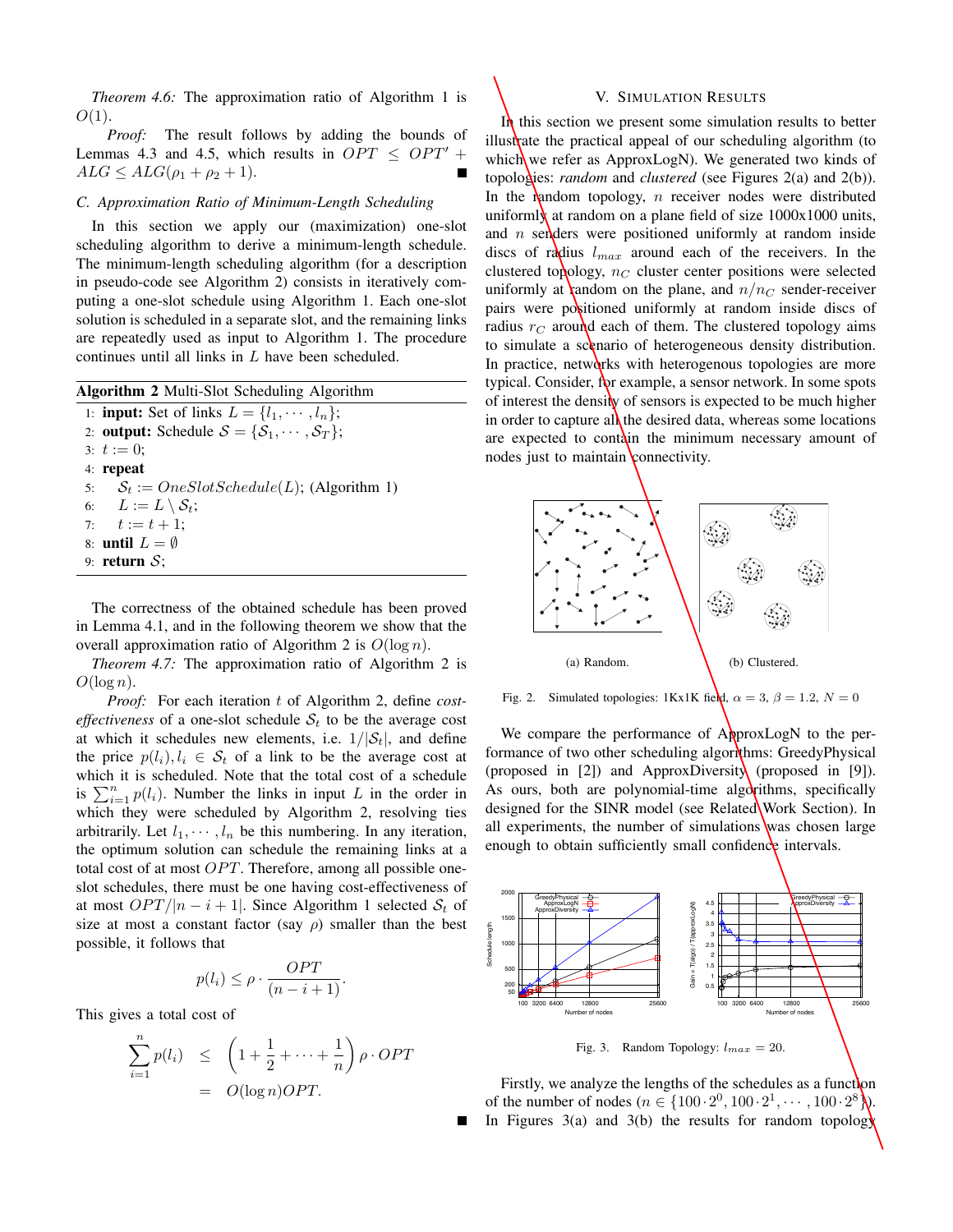are shown. Since this scenario is not very challenging, all three algorithms have good performance, computing schedules of comparable sizes. GreedyPhysical presents slightly bettex performance in very low density scenarios (less than 1600 nodes). As the density increases, however, ApproxLogN presents **increasingly better relative performance**. In high densities (25.6K nodes) it computes, on average, 50% shorter schedules than GreedyPhysical and 2.5 times shorter schedules than ApproxDiversity.

In Figures  $4(a)$  and  $4(b)$  the results for the clustered topology are shown. As could be expected, the greedy algorithm is not able to deal with this more difficult scenario very efficiently. Even in very sparse topologies  $(100 \text{ nodes}),$ GreedyPhysical computes  $\lambda$  times longer schedules than ApproxLogN. As the density increases, the relative performance of the greedy algorithm deteriorates. ApproxLogN and ApproxDiversity compute even shower schedules than in the random case, which indicates that they are able to schedule many clusters in parallel. The performance of ApproxLogN is still superior to that of ApproxDiversity.



Fig. 4. Clustered Topology:  $n_C = n/10$ ,  $r_C = 10$ .



Fig. 5. Clustered Topology:  $n = 3.2K$ ,  $n = n/10$ .

In Figures  $5(a)$  and  $5(b)$  we analyze the influence of the cluster radius. In topologies with smaller clusters, i.e., in scenarios with higher density heterogeneity, the difference in performance becomes more accentuate. Whereas GreedyPhysical's performance slightly decreases with decreasing cluster radius, ApproxLogN and ApproxDiversity are able to compute ever shorter schedules. Smaller cluster radius means more separate clusters, which makes it easier to schedule clusters in parallel. GreedyPhysical, however, is not able to take advantage of this possibility. Among all three algorithms, ApproxLogN presents the best performance in all cases.

Next we analyze the influence of the path-loss exponent  $\alpha$  in both random (Figures 6(a) and 6(b)) and clustered



Fig. 6. Random topology:  $n = 3.2K$ ,  $l_{max} = 20$ .



Fig. 7. Clustered topology:  $n = 3.2K$ ,  $n_C = n/10$ ,  $r_C = 10$ .

(Figures 7(a), and 7(b)) topologies. It can be seen that the performances of ApproxLogN and ApproxDiversity improve with increasing  $\alpha$ , whereas GreedyPhysical is more or less invariant to the path loss exponent. For  $\alpha < 3$ , in the random topology, GreedyPhysical presents a better performance than the other two algorithms. In the clustered topology, however, its performance is very poor even for low  $\alpha$  and deteriorates relative to the other two approaches with increasing  $\alpha$  in both kinds of topologies. Among all three algorithms, ApproxLogN presents the best performance for all values of  $\alpha$  in the clustered topology and for  $\alpha \geq 3$  in the random case.

To sum  $\mathbf{u}_p$ , the simulations show that ApproxLogN, besides having an exponentially better analytical approximation ratio, presents advantages in challenging practical scenarios, such as high-density and heterogeneous-density networks. Greedy-Physical showed to be a reasonable heuristic for low-density uniformly distributed networks, besides having the advantage of being robust to variable path-loss. Its performance, however, rapidly deteriorates in more difficult topologies. ApproxDiversity, although robust to increasing density and heterogeneity of the network, presented performance inferior to that of ApproxLogN in all simulated scenarios.

## VI. NON-APPROXIMABILITY IN ABSTRACT SINR

In this section we show that it is  $NP\$  hard to approximate the scheduling problem in the so called "abstract SINR" model [9] to within a factor of  $n^{1-\epsilon}$ , for any constant  $\varepsilon > 0$ . We distinguish "abstract SINR"  $(SINR<sub>A</sub>)$  from "geometric SINR" ( $SINR_G$ ) model according to the freedom with which the path-loss matrix can be defined. In the  $SINR<sub>A</sub>$  model, as opposed to the  $SINR_G$  model, path-loss between nodes is not constrained by their Euclidean coordinates, but can be set arbitrarily (i.e., triangular inequality must not be preserved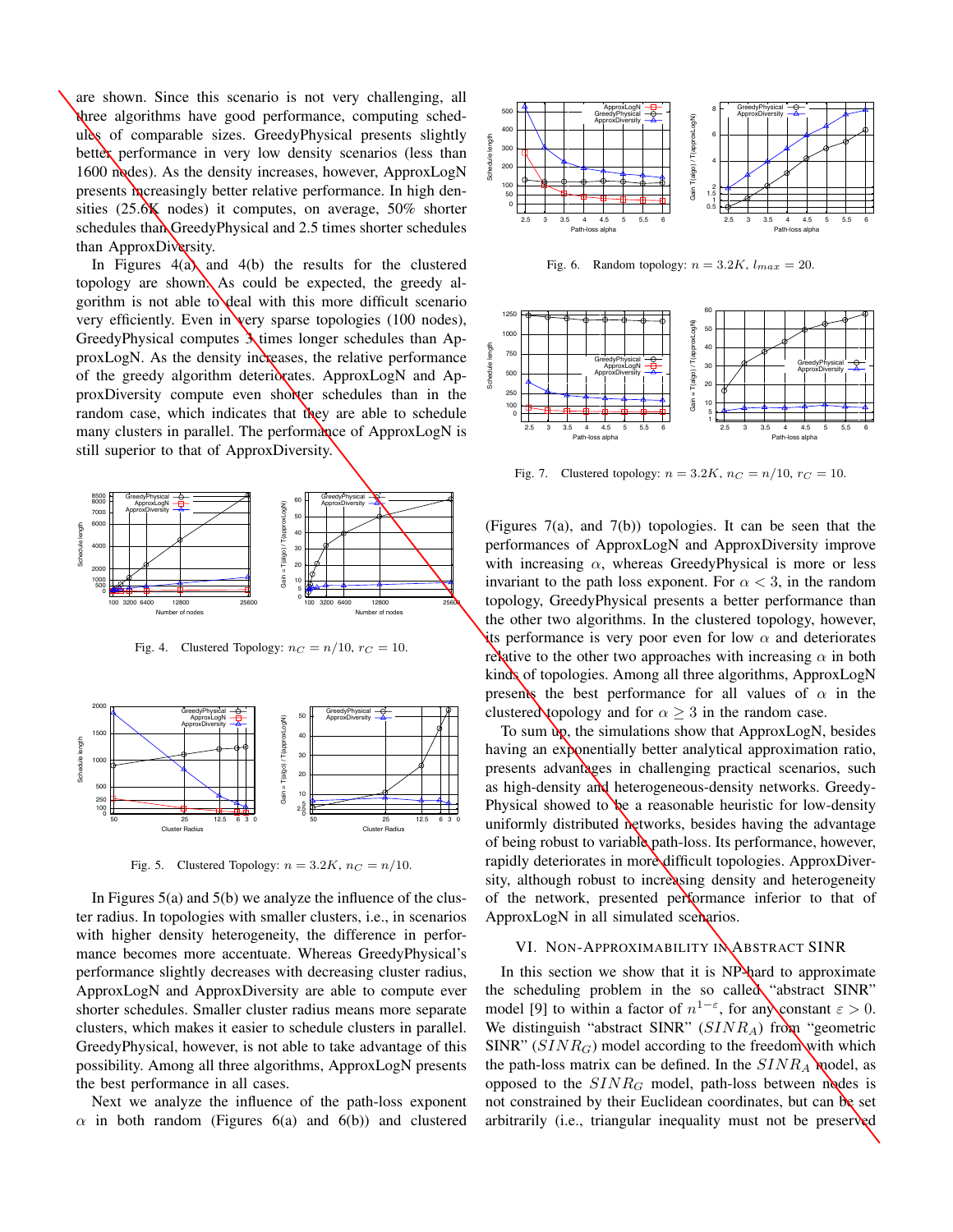when defining the path-loss matrix). Note that  $SINR<sub>A</sub>$  is more general and therefore a "harder" model than  $SINR<sub>G</sub>$ , which we have been using to derive the results in the previous sections.

*Theorem 6.1:* There is no  $n^{1-\epsilon}$  factor approximation algorithm for the scheduling problem in the  $SINR<sub>A</sub>$  model, assuming  $P \times NP$ , for any constant  $\varepsilon > 0$ .

*Proof:* We will prove the result by presenting a *gappreserving* reduction from the graph coloring problem. In [20] it was shown that it is NP-hard to approximate the graph coloring problem to within  $n^{1-\epsilon}$  for all  $\epsilon > 0$ .

Consider an instance  $I_C$  of the graph coloring problem defined for an undirected graph  $G = (V, E)$  on *n* vertices. We construct (in polynomial time) an instance  $I<sub>S</sub>$  of scheduling, such that

$$
OPT(I_C) \leq k \Rightarrow OPX(I_S) \geq k,\tag{4}
$$

$$
OPT(I_C) > n^{1-\epsilon}k \Rightarrow \mathcal{O}PT(I_S) > n^{1-\epsilon}k. \tag{5}
$$

For each  $v \in V$ , we add a link  $l_v \triangleq (r_v, s_v)$ . The SINR parameters are set to  $\beta = 1$ ,  $N = 0$ , and the path-loss matrix A is defined as follows:

• 
$$
(v, w) \in E \Rightarrow a(r_v, s_w) = a(r_w, s_v) = 1,
$$

- $(v, w) \notin E \Rightarrow a(r_v, s_w) = a(r_w, s_v) = n,$
- $v = w \Rightarrow a(r_v, s_v) = 1.$

To see that (4) holds, assume that we can color  $I_C$  with k or less colors. We claim that links associated to nodes with the same color (let's call each such subset  $V(c_i)$ ,  $1 \leq i \leq k$ ) can be scheduled concurrently, giving a schedule of length  $k$  (or less). Since nodes colored with the same color are not adjacent, the SINR at each link  $l_v, v \in V(c_i), 1 \le i \le k$  can be lower bounded by

$$
SINR(l_v) = \frac{\frac{P}{1}}{\sum_{\substack{w \in V(c_i), p \\ w \neq v}} \frac{P}{n}} \ge \frac{n}{n-1} > 1 = \beta.
$$

To see that (5) holds, assume we cannot color  $I_C$  with  $\leq$  $n^{1-\epsilon}k$  colors. We have to show that  $I_S$  cannot be scheduled in  $n^{1-\epsilon}k$  time-slots or less. Assume that we could, and consider a schedule of size  $n^{1-\epsilon}k$ . Since any coloring of this size must have a violation (an edge to a node  $x$  of the same color) at least one node v, we calculate the SINR at the link  $l_v$  associated to this node:

$$
SINR(l_v) \le \frac{\frac{P}{1}}{\frac{P}{1} + \sum_{\substack{w \in V(c_i), \\ w \ne v, w \ne x}} \frac{P}{n}} < 1 = \beta.
$$

This shows that any schedule of size  $n^{1-\epsilon}k$  or less will have at least one violated node, given the necessary contradiction.

#### VII. GOING BEYOND TWO DIMENSIONS

In this section we look into the issue of whether the analysis of Algorithm 1 could be extended beyond the two-dimensional Euclidean space. We show that, by adjusting the constants, the same techniques work in D-dimensional Euclidean spaces, provided that the path-loss exponent is high enough ( $\alpha > D$ ). For the first part of the analysis (Lemmas 4.1 and 4.3), we compute the value of the constant  $c$  (see Def. 3) for three dimensions. For higher dimensions  $D$ ,  $c_D$  can be computed analogously, by working with volumes of  $n$ -spheres, instead of disc areas as for 2D. For the second part of the proof (Lemmas 4.4 and 4.5), we show that the *blue-dominant centers lemma* can be extended to more general metric spaces, by applying the concept of *independence-dimension*, which we define in Def. 7.1.

*Lemma 7.1:* Algorithm 1 produces a valid schedule in a three-dimensional Euclidean space, if  $\alpha > 3$  and  $c = c_{3D}$ ,

$$
c_{3D} = \max\left(2, \left(2^5 3^3 7 \beta \frac{\alpha - 2}{\alpha - 3}\right)^{\frac{1}{\alpha}}\right). \tag{6}
$$

*Proof:* The proof proceeds along the lines of Lemma 4.1, replacing disc areas for ball volumes, which renders:

$$
I_{S_v^+}(l_v) < \sum_{k=1}^{\infty} I_{Ring_k^{3D}}(l_v) \\
\leq \sum_{k=1}^{\infty} \frac{1}{k^{\alpha-2}} \cdot \frac{P}{d_{vv}^{\alpha}} \frac{2^5 3^2 7}{c_{3D}^{\alpha}} \\
&< \frac{\alpha-2}{\alpha-3} \cdot \frac{P}{d_{vv}^{\alpha}} \frac{2^5 3^2 7}{c_{3D}^{\alpha}},
$$

which, by plugging in the value of  $c_{3D}$  results in affectedness of any scheduled link  $l_v$  by longer links of  $a_{S_v^+}(l_v) \leq$ 1/3. This, together with the affectedness by shorter links of  $a_{S_v^{-}}(l_v) < 2/3$ , guarantees correct reception at all concurrently scheduled links.

To prove the approximation ratio, firstly we count the number of links  $OPT_1$  scheduled in the optimal solution, but eliminated by the algorithm in line 6. As in Lemma 4.3, we have  $\mathsf{Q}PT_1 < \rho_1(3D) \cdot ALG$ , where  $\rho_1(3D) = (2 \cdot c_{3D} + 1)^\alpha$ and  $c_{3D}$  is defined in (6).

For the second part of the proof, we investigate a little bit further into the *blue-dominant centers lemma* (4.4). More specifically, given a metric space  $(\mathcal{V}, d)$ , where V is a set of points and  $d$  is  $\lambda$  distance function, we want to find out for which metric spaces there is a constant  $\kappa$  with the following property. Whenever we have two disjoint sets of red and blue points,  $\mathcal{R} \subset \mathcal{V}$  and  $\mathcal{B} \subset \mathcal{V}$ , with

$$
|\mathcal{B}| \geq \kappa \cdot |\mathcal{R}|,\tag{7}
$$

then at least one of the blue points is  $(1-)$ blue-dominant (Def. 4.1).

*Definition 7.1:* Let  $(V, d)$  be a metric space and let  $v \in V$ . A set  $I \subseteq V \setminus \{v\}$  is called *independent* with respect to v if

$$
\forall w \in I : B_{d(v,w)}(w) \cap I = \bigvee v, w \}.
$$

The maximum cardinality of a set  $Q$  of points in  $V$  that is independent relative to some point  $v \in V \setminus Q$  is called the *independence-dimension* of  $(V, d)$ , denoted by  $\gamma$ .

*Lemma 7.2:* Let R and B be as usual and let  $r \in \mathbb{R}$ . There is always a subset G of B of cardinality at most  $\lambda$  that is guarding  $r$  (Def. 4.2).